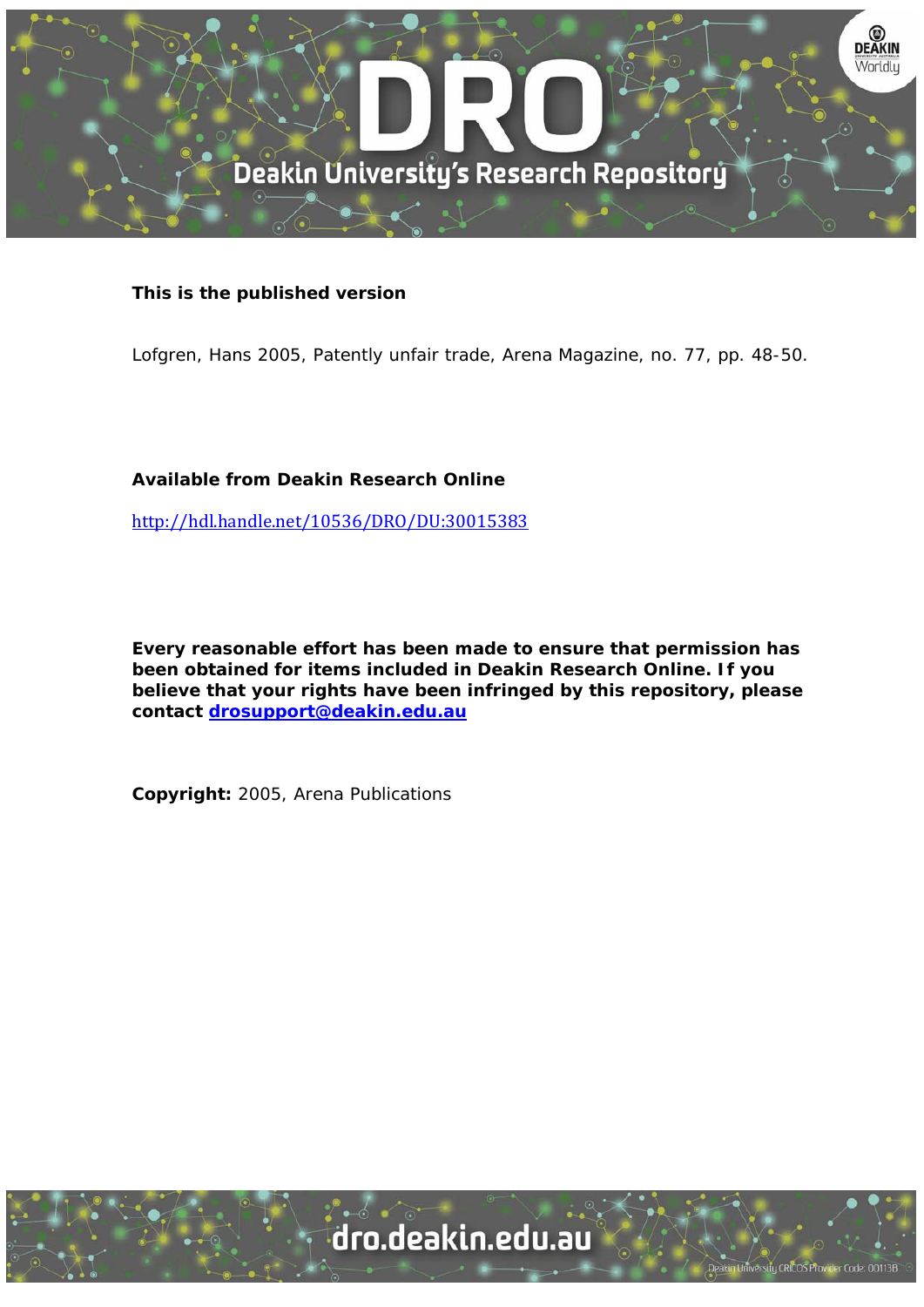

# **Patently Unfair Trade**

India's state-protected pharmaceuticals industry is being patented, privatised and plundered by WTO trade rules, argues HANS LOFGREN

India's pharmaceutical industry, the world's fourth largest<br>by volume, is a major exporter of relatively cheap generic<br>medicines to both developed and developing countries. In<br>2001, the Mumbei beard firm Gial and developin ndia's pharmaceutical industry, the world's fourth largest by volume, is a major exporter of relatively cheap generic 2001, the Mumbaj-based firm Cipla commenced exports of a generic version of a triple-combination drug for the treatment of HIV / AIDS to Africa for around US\$350 (for a oneyear course). The price charged by the multinational drug companies was around US\$12,QOO. The response of the 'big pharma' companies, supported by the US government, was to attack the Indian firms and their customers, notably the South African government, in the courts and the international institutions. *This* caused public outrage that ultimately forced a withdrawal of the legal action against South Africa, and the prices for HIV / AIDS drugs charged by the multinationals were also lowered. Still, the need for HIV / AIDS drugs in developing countries is far from being met, and US resistance to generics remains a key factor hampering supply.

encourage the development of an indigenous pharmaceutical industry and to provide access to low-cost medicines. All in all, until recently, India was an unattractive market for the multinationals and many abandoned the country altogether. In 1970, domestic companies supplied only around 20 per cent of the drug market; by the 19908 this figure had increased to around 80 per cent and India had achieved selfsufficiency in the production of most basic medicines. But the nationalist period of state-protected industry development has now come to an end. Since 1991, India has embarked on a shift towards liberalisation, privatisation, and integration into global markets, and the pharmaceutical sector has been progressively 'opened up' in respect of trade and foreign investment. The election in 2004 of the Congressled United Progressive Alliance (UPA) government, supported in parliament by the Communist Party of India (Marxist) and other Left parties, is unlikely to change the general direction of economic policy.

India's period of state-protected industry development has now come to an end. The pharmaceutical sector has been progressively 'opened up' to trade and foreign investment.

Large-scale Indian exports of generic medicines were made possible by the absence of product patents for drugs, which were abolished (along with patents for agro-chemical products) in the early 19705. Process patents were recognised hut firms were free to develop alternative processes to manufacture a wide range of bulk and finished drugs at low cost. There were also high tariffs and restrictions on the importation of ready-made formulations, and transnational drug companies were required to reduce their stake in their Indian subsidiaries. The Indira Gandhi Government of that period subscribed (in some respects at least) to Nehru's vision of autonomous industrialisation, and sought to

Recently, the Indian government re-introduced product patents for pharmaceuticals, which will impede access to  $affordable$  drugs  $-$  including new HJV / AIDS medications for the poor in India and other developing countries. The new patent regime has been forced on India by the World Trade Organisation (WTO) and the requirements of the TRIPS agreement (Trade Related aspects of Intellectual Property Rights).

TRIPS is one of the three pillars of the WTO along with trade in goods and services. The now taken-far-granted linkage between international trade regulation and intellectual property rights (IPR) is the outcome of an initially covert lobbying campaign by the transnational pharmaceutical companies from the 19805, which received early endorsement by the US government. This campaign was remarkably successful, and when the WTO was established in 1995 a global IPR system was adopted as a central aim. At the time, IPRs (patents, copyright, trademarks, for example) attracted little public debate and scrutiny, but since the eruption of the 'anti-gJobalisation' movement at the WTO Seattle meeting in

## 48 arena magazine 77 june-july 2005

Copyright of Full Text rests with the original copyright *owner* and. except as permitted under the Copyright Act 1968. copying this copyright matenalls prohibited without the permission of the owner or its exclusive licensee or agent or by way of a licence from Copyright Agency Limited. For Information about such licences contact Copyright Agenoy limited on (02) 93947600 [Ph) or (02) 93947601 [fax)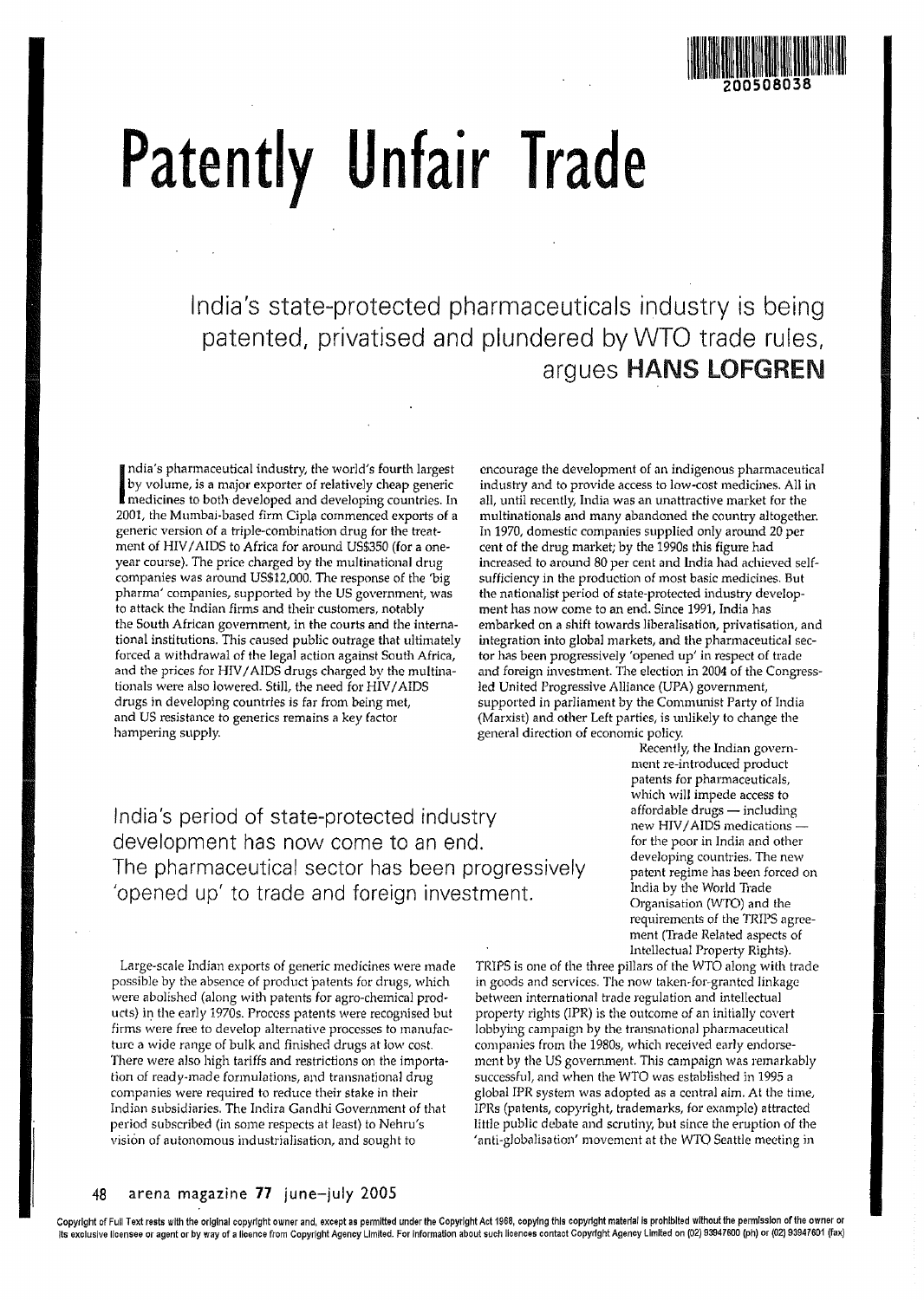1999 their social and economic implications have been paid ever-increasing attention by social movements and critical analysts. In recent years, the debate has also been fuelled by the increasingly aggressive pursuit of strong IPRs by the pharmaceutical, software, publishing, entertainment and other industries. in India, a fierce political battle is now being waged over drug patents that has far-reaching implications for other developing countries that have come to rely on access to relatively affordable Indian generic drugs.

TRIPS requires twenty-year product patents in all fields, including medicines, and obliges signatory states to provide effective enforcement mechanisms. Developing countries were given a transition period until 2005 and the least developed countries until 2016. Before WTO, nations could design IPR legislation in accordance with their particular circumstances and in many countries pharmaceutical patents were not recognised. Indeed, most OECD countries introduced pharmaceutical patents only when they had reached a high stage of economic development. Thus Japan introduced drug patents in 1976, Switzerland in 1977, Holland, Italy and Sweden in 1978, and Spain and Norway in 1992. Yet developing countries, with huge public health needs and virtually no drug patents to protect, are now prevented by TRIPS and US intimidation from adopting IPR arrangements consistent with their economic and social circumstances.

new UPA government was and remains in a quandary in respect of product patents and TRIPS, not least as a consequence of its parliamentary reliance on the Left parties. On 26 December 2004, as the WTO deadline of 1 January 2005 was about to expire, a revised version of the former government's patents bill was introduced as a Presidential ordinance. This decree is now the subject of intense debate.

Of particular concern to many domestic drug firms, social movements and the Left is the point also made by an editorial in the *New York Times* (18 January 2005): The decree is so tilted toward the pharmaceutical industry that it *does not even take advantage of rights countries enjoy under the WTO to protect public hea/tlr.* 

The precise implications of the new IPR regulations are not yet clear, and amendments are likely when the bill is presented to parliament, but the critical change is that the 'reverse engineering' model, which underpinned the expansion of India's pharmaceutical industry in the past three decades, is now disallowed. New drugs will be granted patents for twenty years (previously process patents only applied for five to seven years). Prices for new medicines will be substantially higher than would have been the case under previous arrangements. Patents will also be granted for some drugs already on the market (thousands of applications are pending) which will result in generic versions

TRIPS recognises some public health safeguards and these were re-affirmed, at the instigation of India and other developing countries, in the Doha Declaration of 2001, which states that 'the TRIPS . agreement does not and should not prevent members from taking measures to protect public health' and, 'the agreement can and should be interpreted and implemented in a manner supportive of WTO members' right to protect public health and, in

particular, to promote access to medicines for all'.

But the practical significance of such pronouncements is undermined by pressures from the multinational drug companies, the US government, and also the European Union, whose objective is the implementation  $-$  through regional and bilateral trade agreements (such as the one recently entered into with Australia) and general bullying  $-$  of 'TRIPS plus' provisions that go beyond the requirements of the WTO. Most developing countries lack both the technical resources to negotiate effectively in the *very* complex area of IPRs and the political and economic power to stand up to global companies and the governments in the US and Europe. A further threat to flexibilities notionally available under TRIPS is emerging from within the World Intellectual Property Organization (WIPO), where the US and its allies are pursuing the aim of a fully harmonised global IPR system that would do away with any leeway for national legislators.

The Indian Patents Act has been modified in the past decade to bring it closer to TRIPS, but the government procrastinated on the most crucial step  $-$  the introduction of product patents - due to strong opposition by sections of the domestic pharmaceutical industry and public health groups. By late 2003, the Bharatiya Janata Party (BJP) government had prepared a final amendment bill but its electoral defeat put a stop to its passage through parliament. The

India now beckons as a profitable market with a huge potential for expansion. An executive of a pharmaceutical company was recently quoted as saying: There could easily be 70 to 80 million people [in India] who can afford expensive medicines, just as they go out and buy expensive cars, branded clothes and consumer goods.

> having to be withdrawn, driving up the cost of these medicines in India and in countries to which India exports. For example, it will not be possible to produce and export generic versions of post-1995 or any future 'second line' HIV/AIDS medicines - prescribed when the effectiveness of 'first-line' cheaper medications has been exhausted unless voluntarily licensed by the patent holder. The new legislation also includes 'data exclusivity' provisions that are likely to further impede the timely introduction of generics. The term 'data exclusivity' refers to the prevention of access for generic companies to clinical trial and other data lodged with national regulators by the originator (multinational) company. This can be a means (distinct from patents) of extending the mnrketing monopoly enjoyed by originator companies, and 'data exclusivity' is pursued aggressively through many of the recent so-called free trade agreements (including an agreement with a group of Central American countries).

For the multinational drug companies, India now beckons as a profitable market with a huge potential for expansion. An executive was recently quoted as saying:

*There could easily be 70 to 80 million people [in India] who can a]Jord* expellsive IIIcdicill<:o, *just as tlrey go* Ollt I1lld *buy* expellsive cars, branded clothes and consumer goods. That is equal to the size of a UK or a Germany (Reuters, quoted on IP health 30 December 2004 <lists.essential.org/pipennail/ip-